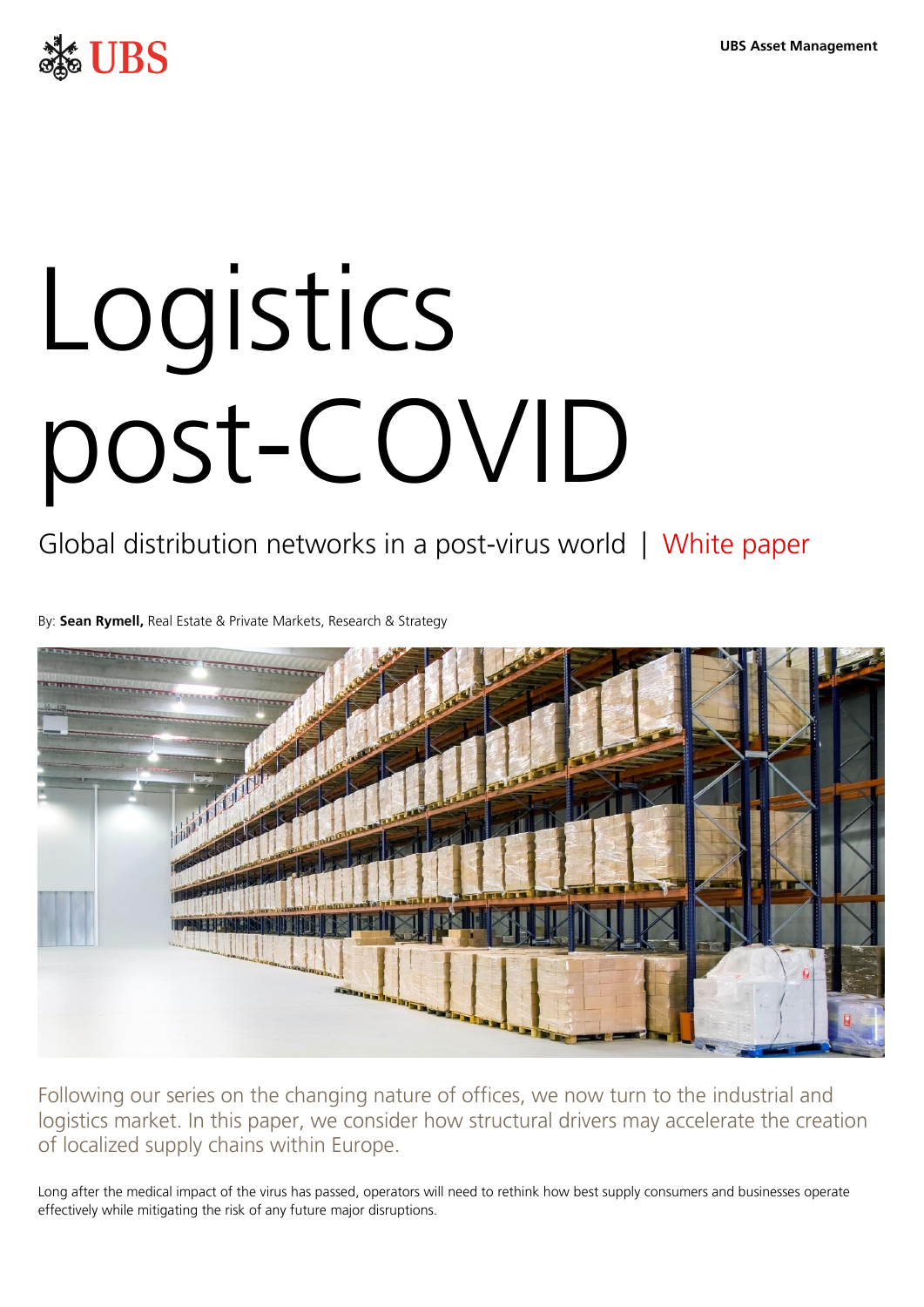# Has COVID-19 changed logistics forever?

This paper explores the impact of COVID-19 on both the industrial sector and European distribution networks. We leverage a variety of economic and high frequency indicators to see how the demand for logistics real estate may evolve in the coming years.

### Setting the scene

Before we consider trade networks in the present, it is worth briefly noting how we got to where we are today. Globalization is actually a more transient phenomenon than people think, and has come and gone throughout history. We can talk about different eras of globalization; the previous period of globalization 1870-1914 for example, was a period of greater global integration than the present day in terms of trade, net migration and capital flows. Trade expanded exponentially driven by imperial expansion, railways and steam boats enabled mass movement of people, while finance was raised in Europe to fund various investments in exotic locations, such as Latin America.

This golden age of progress was tragically snuffed out by the First World War and trade did not reach this level of integration until the1960s/1970s. Subsequently, trade and cross-border flows of capital began to increase, aided greatly by the fall of the Iron Curtain in 1989 and the accession of China to the world trade organization in 2003.

This saw big increases in cross-border flows of goods, capital and labor and ushered in an era where growth rates in trade consistently outperformed GDP.

Since then, things have stagnated somewhat. There are many hard and soft indicators of globalization but on pretty much all categories the direction of travel is down or sideways. Trade as a share of GDP has been largely stagnant since the global financial crisis, while foreign direct investment has fallen away significantly (Figure 1). This has been driven by several factors; an increasingly fractious atmosphere among world leaders, and political hostility among votes has led to the re-imposition of trade barriers, particularly the tariffs imposed by the US on China. On the other side of the spectrum, rising inflation and wage costs have gradually started to chip away at China's status as the engine of global export markets.

In this white paper, we will argue that alongside these push factors, there are also numerous pull factors that may draw more activity back to Europe: self-sufficiency, digitalization, ecommerce 2.0 and ESG. These themes are well known, but the crisis has thrown them into even sharper focus.



#### **Figure 1: Exports of goods and services, foreign direct investments** (net inflows, % of GDP)

Source: World Bank; OECD, 2020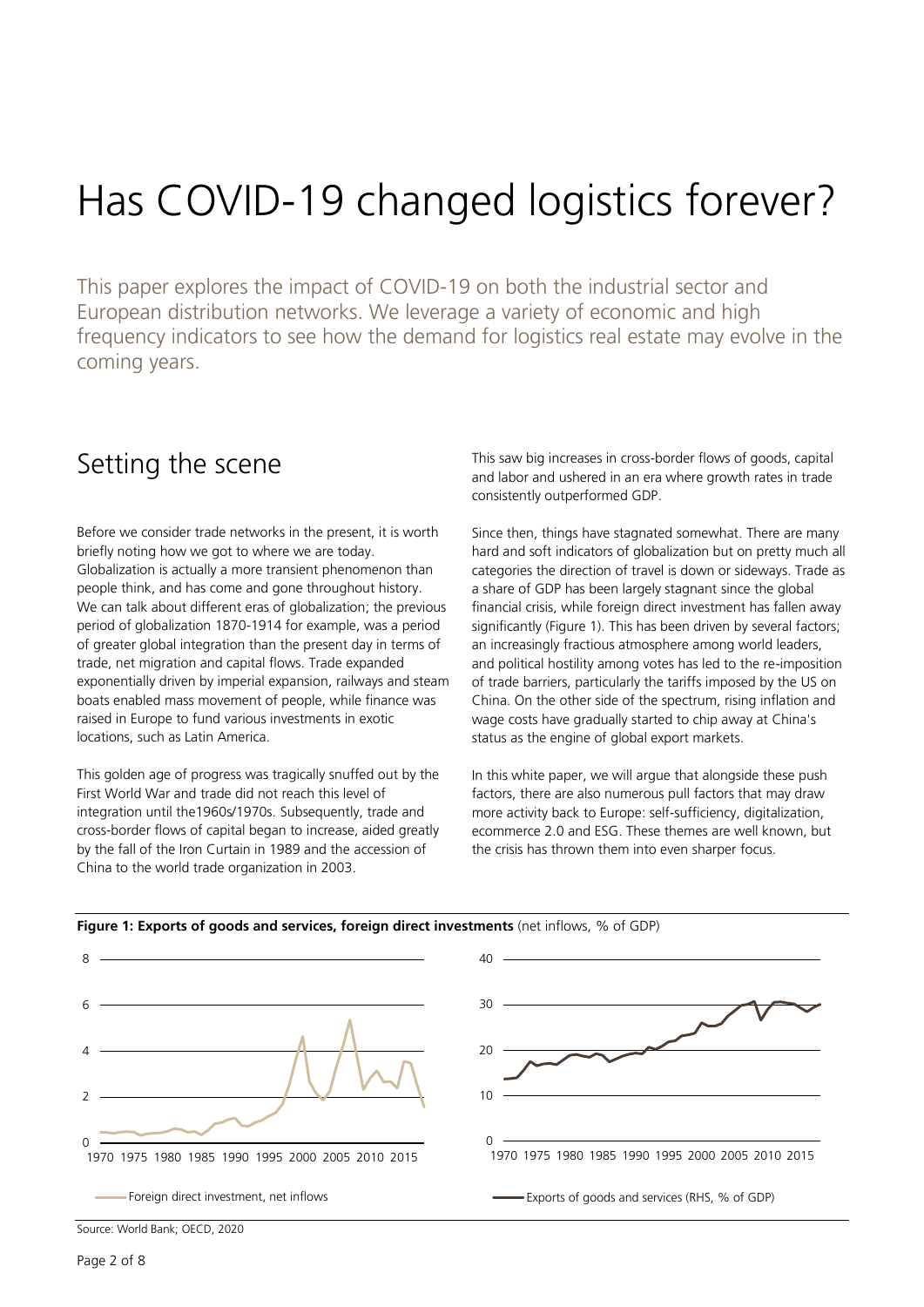**1. Self-reliance: a new, stronger economic model**

During a speech on the 14 June in which the French president Emmanuel Macron announced the relaxation of lockdown measures, he also commented on his vision of economic relations in a post-COVID-19 world:

"The only answer is to build a new, stronger economic model, to work and produce more, so as not to rely on others."

You would be forgiven for thinking that this comment actually came from US president Donald Trump. However, France like the rest of Europe was caught out by the onset of COVID-19 and ultimately its dependence on global supply chains. As the virus took hold, supply chains began to fracture and governments struggled to source medical supplies and medicines, with rumors even swirling at one point that the supermarkets may run out of food.

During the pandemic the focus was on essential goods, however there are various discretionary segments which are similarly reliant on global supply chains (Figure 2). Textiles and apparel are the most exposed with 54% of products sourced in China, while high-tech goods such as electronics come a close second with around 46% of their stock originating in China. Even the lowest category, pharmaceutical and medical supplies has just fewer than 30% coming from China, which is still a large chunk. Moreover, as described above, this was a sector that was shown to be vulnerable during the pandemic.





Source: UBS Investment Bank, May 2020

This is reflected in the private sector as well; UBS Evidence Lab has developed a tool called Earnings Call Analyzer (see Figure 3), which uses natural language processing algorithms to look at the frequency of certain terms used by CEOs and analysts in official company communications. The second quarter of 2020 saw a 42% increase in terms related to supply chain diversification; while terms such as "onshoring" and "nearshoring" featured prominently, the largest increase by far was in the phrase "supply chain disruption." This introduces an interesting shift in the concept of global supply chains; having previously been driven by considerations of cost, the emphasis appears to now be on risk management.



Source: UBS Evidence Lab, June 2020

This trend is further illustrated by a recent survey from BCI group, which established that end-to-end visibility in supply chains was the biggest concern of CEOs in charge of logistics companies. Further to this, Prologis argued recently that we would switch from a "just in time" to a "just in case" model, which would see companies stockpile around 5-10% more inventory. In the US alone, this would require a further 285-570 million sqm of warehousing space.

Finally, widespread investment in infrastructure is likely after COVID-19 to provide fiscal stimulus to the local market. There have already been various EU-wide projects to invest in road, rail, port and air infrastructure and the recent GBP 5 billion pledge by British Prime Minister Boris Johnson should play a similar role in the UK. If implemented well, this has the potential to drive efficiencies in local networks and integrate more peripheral locations.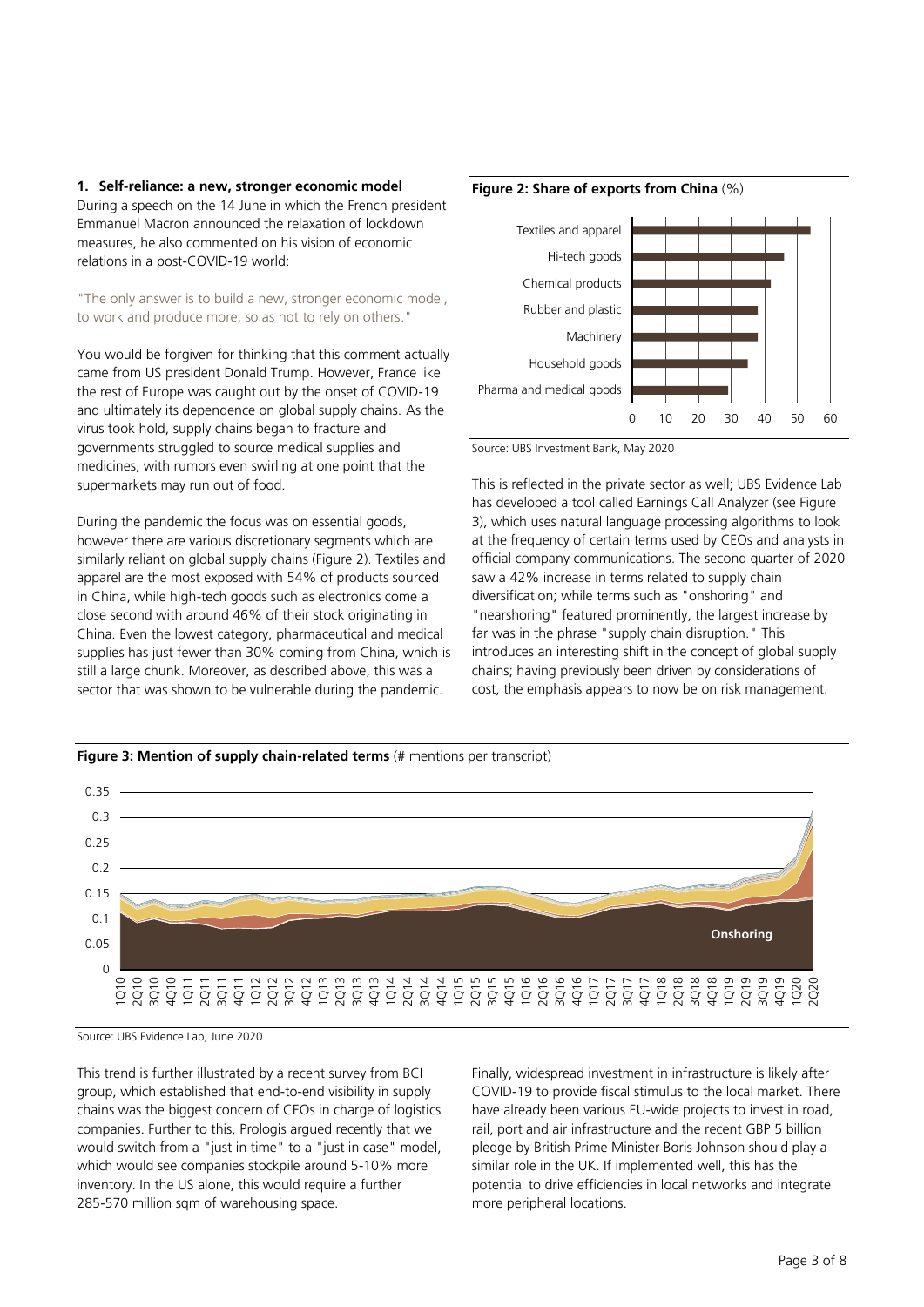#### **2. Digitalization: the rise of the robots?**

The growth of the digital economy should have a transformative effect on European industrial markets as well. A push factor in much of the outsourcing of the 1990s and 2000s was higher labor costs and greater unionization among European workers. Increased use of automation in modern warehouses is likely to mitigate this to some extent. By now, most of us are familiar with Kiva robots in Amazon warehouses and Ocado's grid system for automating palette operation. While this remains a relatively small part of the market, there are other relevant areas which are expected to grow rapidly related to improved software, process automation and even 3D printers (Figure 4).





Source: Statista, May 2020

Many landlords have begun thinking about the future in terms of making sure warehouses have large power sources, charge points for electric cars, and ensuring warehouses have full connectivity to enable electronic tracking systems and other efficiency drivers. Over the short to medium-term, it is conceivable this could erode the cost benefit of outsourced production even further.

Moreover, besides supporting traditional industrial, the digitalized economy has created demand for another type of warehouse: data centers. The growth of tech-enabled devices such as smartphones, driverless cars and cloud services has precipitated huge increases in processing power, as well as the need for greater data storage. This trend has been driven further by COVID-19, as home-restricted consumers have made much greater use of social media and online streaming services.

It is expected that the global cloud infrastructure market will grow at a CAGR of 25% over the next five years, and unlike with traditional distribution these facilities need to be present locally.

A data center's useful value is largely determined by latency, which is the speed at which data transfer can occur. Along with the quality of the fiber optic network, it is essential that the data center (or a node of the network) is located close to the end user or to high quality digital infrastructure

#### **3. E-commerce 2.0: bigger and better**

A further driver of the greater need for warehouse space in Europe is a topic which has been on the agenda for a while; e-commerce. Since the onset of the pandemic, online retail sales have surged across all major European economies (Figure 5), as consumers have been partly mandated to stay at home and partly stayed away from the shops for fear of infection. This has had a particularly devastating impact on physical retailers, with some commenting the pandemic has brought the demise of the high street forward by several years.

There are question marks about the permanence of this shift, however, the evidence suggests occupiers are not viewing it as entirely temporary. 2Q20 set a new record for take-up in the UK logistics market, the lion's share of which was driven by ecommerce-related functions. More interestingly, only around one fifth (22%) of these were short-term lets (12 months or under). Additionally, of the 175,000 personnel hired by Amazon during the pandemic, 70% were on permanent contracts. Jeff Bezos always argued you should create the future rather than anticipate it, and maybe Amazon is doing just that.

In the context of logistics real estate, this has fueled themes which pre-dated COVID-19, mainly the drive among tenants to secure enough space both in terms of XXL format warehouses and smaller last mile facilities close to city centers. Urban logistics in particular has been a focus for investors over the last year, and this area has seen increased activity since the onset of the pandemic.



Source: Statista, June 2020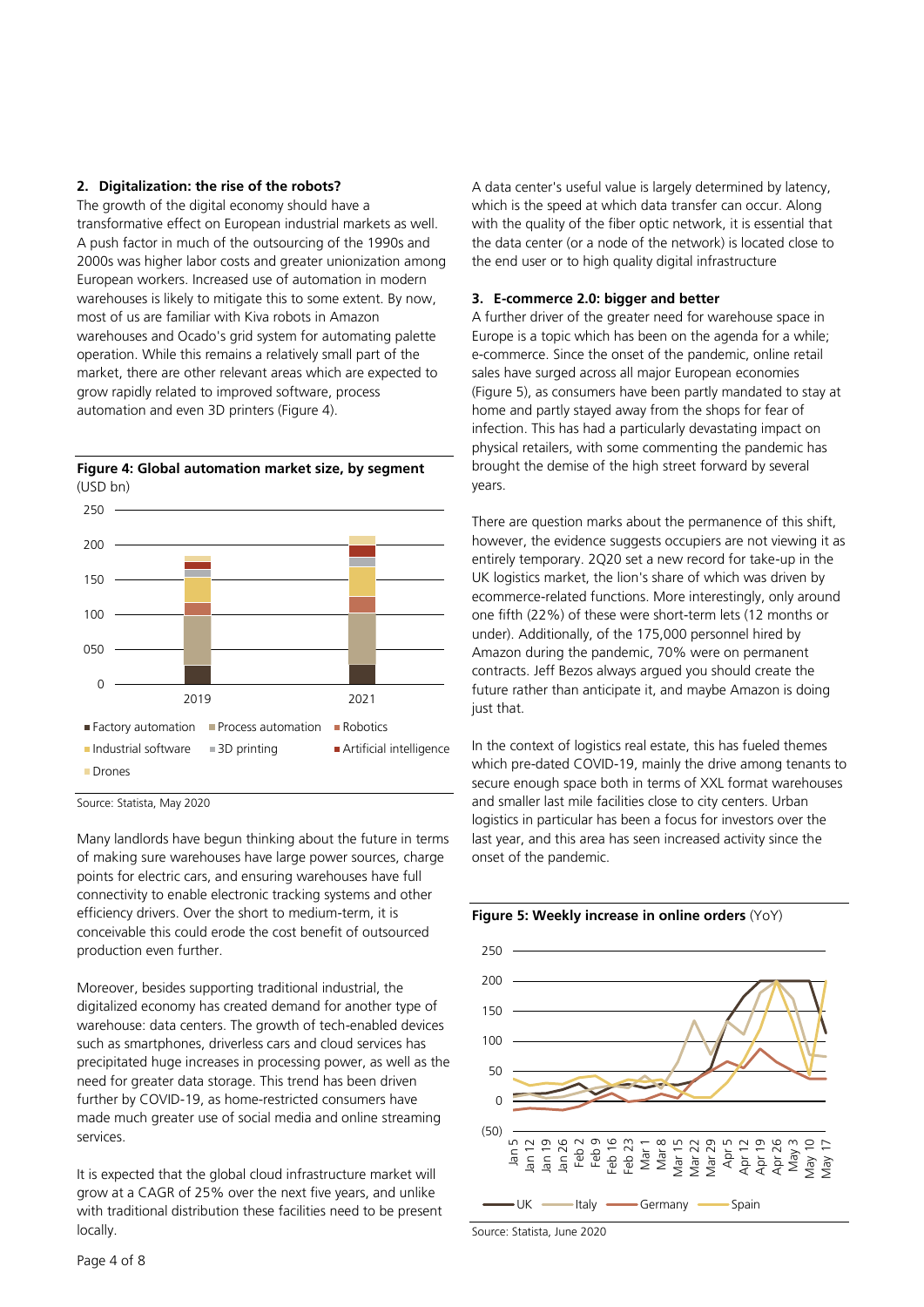This suggests demand from this sector will remain high and, due to the more granular nature of e-commerce distribution, is likely to see very different requirements come to the market in Europe when compared with traditional industrial uses. Due to the granular nature of the business and high volume of reverse logistics (returns), warehouses need to be generally bigger, higher spec and more tech-enabled.

One area which has majorly benefitted from COVID-19 has been online grocery shopping (Figure 6). This particular retail segment was somewhat fledgling pre-COVID-19; as most European countries see a very low share of food shopping done online (less than 5%). There has been relatively little growth in these segments as both supermarkets and consumers have had relatively little enthusiasm for it, the former because it is margin dilutive and the latter largely due to mistrust in the supermarket to pick fresh products.

However, the necessity of quarantine has most likely made consumers more comfortable with online shopping. UBS CIO estimates from company reports and various data sources that online grocery retail will grow from around USD 50 billion today, to around USD 365 billion in 2030, a CAGR of 16%.



**Figure 6: Online food shopping** (% share)

Online grocery remains relatively fragmented and niche in terms of its profile but widespread adoption of online grocery shopping would most likely drive further growth in this sector.

To accommodate this demand requires investment in more specialized branches of logistics, such as cold storage facilities to preserve a greater variety of products for longer timespans. Supermarkets will also need to move away from relying on human pickers in store to meet online demand.

There will most likely need to be an 'Amazonification' of supplier networks, encompassing large fulfillment centers, as well as a wider network of micro-fulfillment centers, similar to last mile facilities.

#### **4. ESG: going green**

It is probably now quite difficult to remember a world in which COVID-19 did not dominate every headline. However, when we do cast our minds back it is possible to remember that ESG was very much at the top of investor agendas. The pandemic will sharpen this debate as well as we have observed how nature thrived during the lockdown and reduced production has led to notably lower emissions in most major global cities, particularly in APAC.

Consumers are therefore likely to take a more dim view of globalized supply chains and the greater associated carbon footprint. While many operators have managed to avoid this issue for many years, the growth in ESG focused funds in both the private and public markets, will most likely lead to increased pressure and eventually material discounts on any company seen to be not keeping up.

Another highly topical issue is that of food storage. Globally around 30% of food is lost across the supply chain, before you even account for products expiring following post-purchase. This has been a key focus especially as public awareness of food poverty has risen. To offset this, Europe will need more cold storage facilities and will also need to retrofit existing facilities to meet demand. This theme ties in well with increased online grocery demand discussed in the previous section, as more granular delivery will require more care in preserving food products.

There is also the 'social' side of ESG to consider. Oxford economics is currently forecasting Eurozone unemployment to reach nearly 10% in 3Q of this year, and warehouses typically rely on large pools of labor. Developing new large-format schemes in areas of high unemployment could allow some of this slack in the labor to be taken up and create new jobs locally for displaced workers. There is a chance automation may limit this somewhat, although in the short-term it is likely that labor will still be important for most occupiers.

Finally the growth in green energy has created new opportunities for landlords. Logistics warehouses are very well suited to solar panels, due to their large flat shape and green energy currently attracts large subsidies from the EU. As a result, industry sources have suggested that fitting large warehouses with solar panels – either to sell to tenants or sell back to the grid − can actually be highly accretive to returns. Even if these subsidies end, the growth in green-oriented fund management is likely to see carbon neutral warehouses attract a decent premium in capital markets.

Source: UBS Investment Bank, May 2020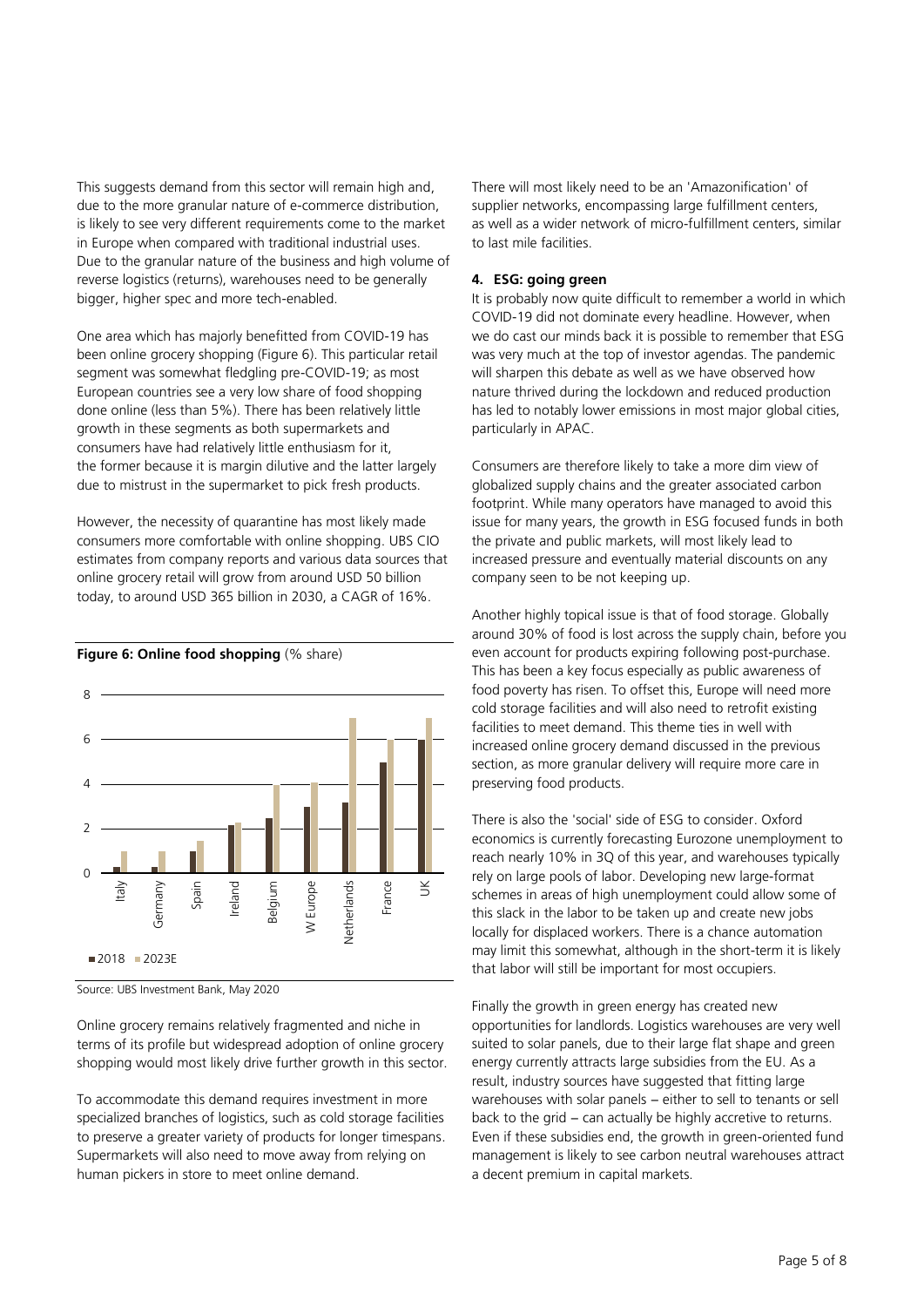# So what's the catch?

There are certainly drivers for renationalization of industrial functions to Europe but it is not realistic to see this as an inevitable process for four reasons.

#### **1. Capacity**

First and foremost, there are practical constraints to bringing production back on a large scale. Europe is lagging behind many other global regions in terms of modern warehouse stock per capita, particularly the US to which it is often compared (Figure7).

This is particularly apparent in the e-commerce sector, when during the pandemic home deliveries took weeks rather than days and many operators were forced to close their websites. Moreover, as operators become increasingly aware of their ESG obligations minimizing the distance goods are transported, as well as creating jobs closer to home markets will become more attractive. This could act as a brake within e-commerce as, once lockdown is over, consumers may be less keen to have vans and trucks bring them products available at their local store.

**Figure 7: Modern warehousing stock per capita**  1.5  $\overline{2}$ 2.5 3

Source: Prologis, 2019

0 0.5

1

#### **2. Constrained development**

The ability to expand stock may quickly become challenging as well, since developers have been reluctant since the GFC to take on speculative development risk. This is changing, albeit generally not rapidly enough to keep up with demand.

US NL DE ES UK FR IT EU

Moreover, modern logistics networks require warehouses to be close to major centers of consumption, particularly e-commerce operators.

Planning authorities are generally reluctant to zone land for industrial uses as it provides less tax revenue than alternative uses and is unpopular with local residents due to its perceived 'dirty' status. London, for instance saw industrial land lost at 3 x the projected rate over a five year period<sup>1</sup>

#### **3. China's dominance**

Putting questions of capacity and elasticity aside, it is no small measure just to bring everything back from China. As Figure 8 shows, China has massively increased its share of both global GDP and exports over the last decade, a process which cannot be reversed overnight.

In any case, it is possibly Eurocentric to think about reshoring exclusively in an east-west context. China will soon be the world's largest economy and is gradually transitioning to a consumer-led model. This will likely mean they will have greater needs in terms of provision of goods; in fact the aforementioned Earnings Call Analyzer saw the greatest mention of words linked to nearshoring by companies based in APAC.



#### **Figure 8: China as share of world GDP** (%)

We have heard anecdotally that some Chinese car manufacturers were aggrieved that they did not receive car parts from Europe in order to complete their final assemblies during COVID-19 and are now thinking of moving this production function to China as well.

China also vastly improved its innovation capabilities in recent years; having been seen as largely imitative before, it now leads the US in terms of R&D intensity, high-tech density and researcher concentration<sup>2</sup>. Taking all this into account, it is conceivable we could see an east-west pull rather than vice versa.

1

Source: Oxford Economics, June 2020

<sup>1</sup> Segro, Keep London Working, 2017

<sup>2</sup> Statista survey, 2020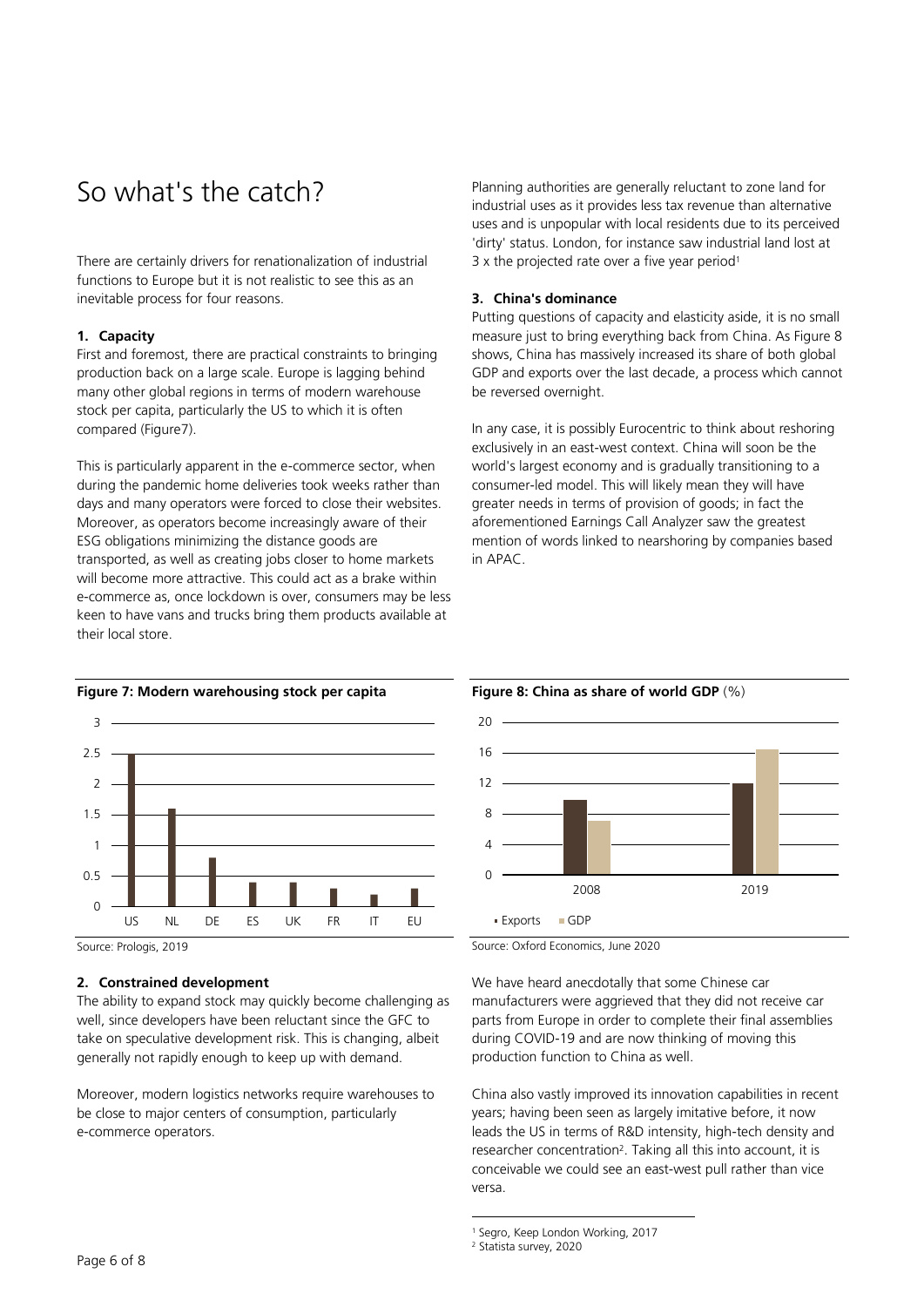#### **4. Complexity of modern supply chains**

Finally, localization is not as simple as taking a factory from China and placing it somewhere in Europe. In fact, most modern supply chains are multi-continental in scope and contain a vast range of raw materials and intermediate goods before the finished goods are even ready for export. It is not uncommon for there to be multiple assemblies in different locations. As a result of this, it is very difficult to talk about re-shoring without specifying what exactly is being re-shored and where to.

## Looking to the future

It is very easy in extreme times to over-extrapolate from current data. Much of the talk about homeworking and the death of the office, for example, overlooks the fact that the same thing was predicted when email was invented. Similarly, it did not take air passenger numbers long to return to their previous levels following the 9/11 attacks.

Nearshoring is no different; operators will not (and cannot) bring all production processes back to Europe. It is equally unlikely that post-COVID-19, consumers will simply remain at home the whole time streaming video content and ordering everything online. It is noteworthy that a UBS Evidence Lab survey showed that far more respondents who bought streaming subscriptions to platforms like Netflix and Hulu said they would cancel after lockdown. The large queues outside British shops on June 15 also indicated some of the ecommerce gains may not be permanent.

However, change is typically a dialectic process in which the two extremes meet somewhere in the middle. Additionally, COVID-19 is not the cause of this shift, rather a catalyst for it. As we argued in the first section, most of these themes were underway before the virus hit.

Nonetheless, we have noticed a discernible shift in supply chain management from cost control to risk management and mitigation. Occupiers are beginning to value being close to the end consumer and making sure they can have confidence in execution and continuous operation of their distribution networks.

We have noticed a discernible shift in supply chain management from cost control to risk management and mitigation.

It is hard to envision how things will progress in these difficult times, but there are indications the importance of global logistics networks are diminishing slightly. A more feasible longer-term view is a multi-regional world in which the benefits of global and local supply chains are both utilized, and in which various trade 'blocs' interact with each other despite having a reasonable amount of self-sufficiency.

The increasing needs of data storage will need to be accommodated within these blocks as well, as will heightened levels of online retail provision. While this will not lead to a wholescale reindustrialization of Europe, it will certainly drive demand for much greater warehousing stock; this will partly be in terms of large format schemes in more peripheral locations, but mostly urban warehouses of varying size which remain in chronic under-supply.